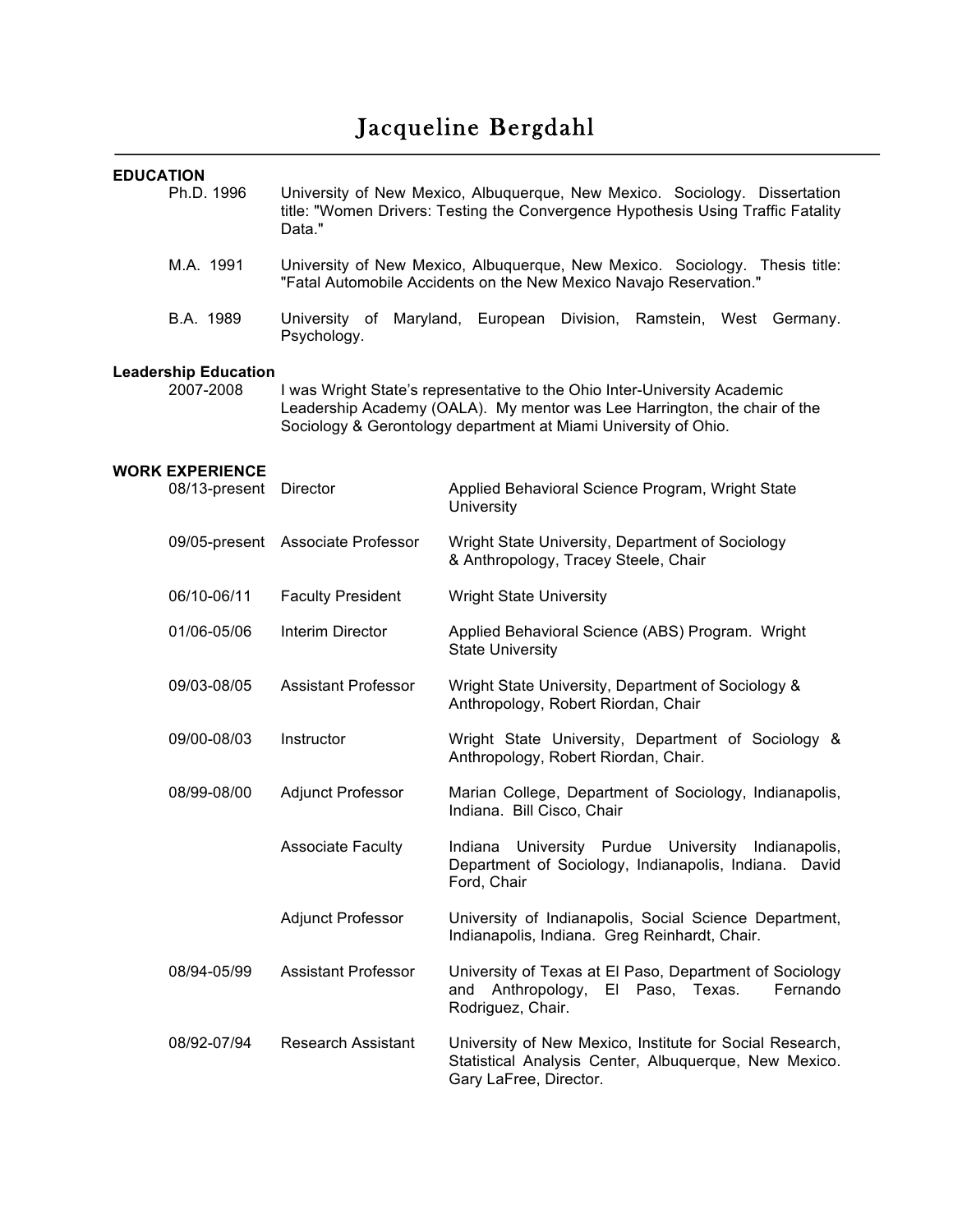| 10/91-09/94 | Research Assistant        | University of New Mexico, Center on Alcoholism,<br>Substance Abuse, and Addictions, Albuquerque, New<br>Mexico. Philip May, Director. |
|-------------|---------------------------|---------------------------------------------------------------------------------------------------------------------------------------|
| 01/91-01/92 | <b>Teaching Associate</b> | University of New Mexico, Sociology Department,<br>Albuquerque, New Mexico. Gary LaFree, Chair.                                       |
| 10/90-01/92 | <b>Project Assistant</b>  | University of New Mexico, Planning and Policy Studies.<br>Richard Cady, Director.                                                     |
| 08/89-10/90 | Research Assistant        | of New Mexico School of Medicine,<br>University<br>Longitudinal Evaluation Project. Stewart Mennen,<br>Director.                      |

#### **PUBLICATIONS Research**

Bergdahl, Jacqueline. (2007). Ethnic and Gender Differences in Attitudes Towards Driving. Social Science Journal 44. 91-97.

Bergdahl, Jacqueline. (2005). Sex Differences in Attitudes Towards Driving: A Survey. Social Science Journal 42. 595-601.

Bergdahl, Jacqueline. (1999). An Application of Convergence Theory to Women's Drinking and Driving. Women and Criminal Justice 10. 4:93-107.

Bergdahl, Jacqueline and Michael R. Norris. Teaching with Food. Submitted to: Journal of Excellence in College Teaching, April 2015.

Bergdahl, Jacqueline and Michael R. Norris. (2002). Sex Differences in Single Vehicle Fatal Crashes: A Comparison of Men's and Women's Crash Characteristics. Social Science Journal 39. 287-293.

Bergdahl, Jacqueline and Philip May. (2002). Alcohol-Related Motor Vehicle Fatalities on and Around the New Mexico Portion of the Navajo Indian Reservation: A Baseline Study of the Pattern 1982-1986. In: Mail, P.D.; Huertin-Roberts, S.;Martin, S.E.; and Howard, J., eds. Alcohol Use Among American Indians and Alaska Natives: Multiple Perspectives on a Complex Problem. National Institute on Alcohol Abuse and Alcoholism Research Monograph No. 37. Bethesda, MD: National Institute on Alcohol Abuse and Alcoholism.

Bergdahl, Jacqueline, Sarah Twill, Michael Norris and Matthew Ream. (2015). Assessing the Prevention of Juvenile Delinquency: An Evaluation of a Juvenile Court's Prevention Program. Family Court Review 53. 4:617-631.

Norris, Michael and Jacqueline Bergdahl. (2007). Effects of Ethnicity and Nationality on Driving Attitudes and Perceived Risk of Victimisation. In: Crime, Delinquency and Justice: A Caribbean Reader, Professor Ramesh Deosaran,ed. Kingston, Jamaica: Ian Randle Publishers Limited.

Twill, S. E., Bergdahl. J., & Fensler, R. (In press). Partnering to build a better pantry: A university response to food insecurity on campus. Journal of Poverty*.*

#### **PUBLICATIONS Reviews**

Bergdahl, Jacqueline. (2012). Book Review of *Methodology: Who Needs It?* Teaching Sociology 40. 3:286-287.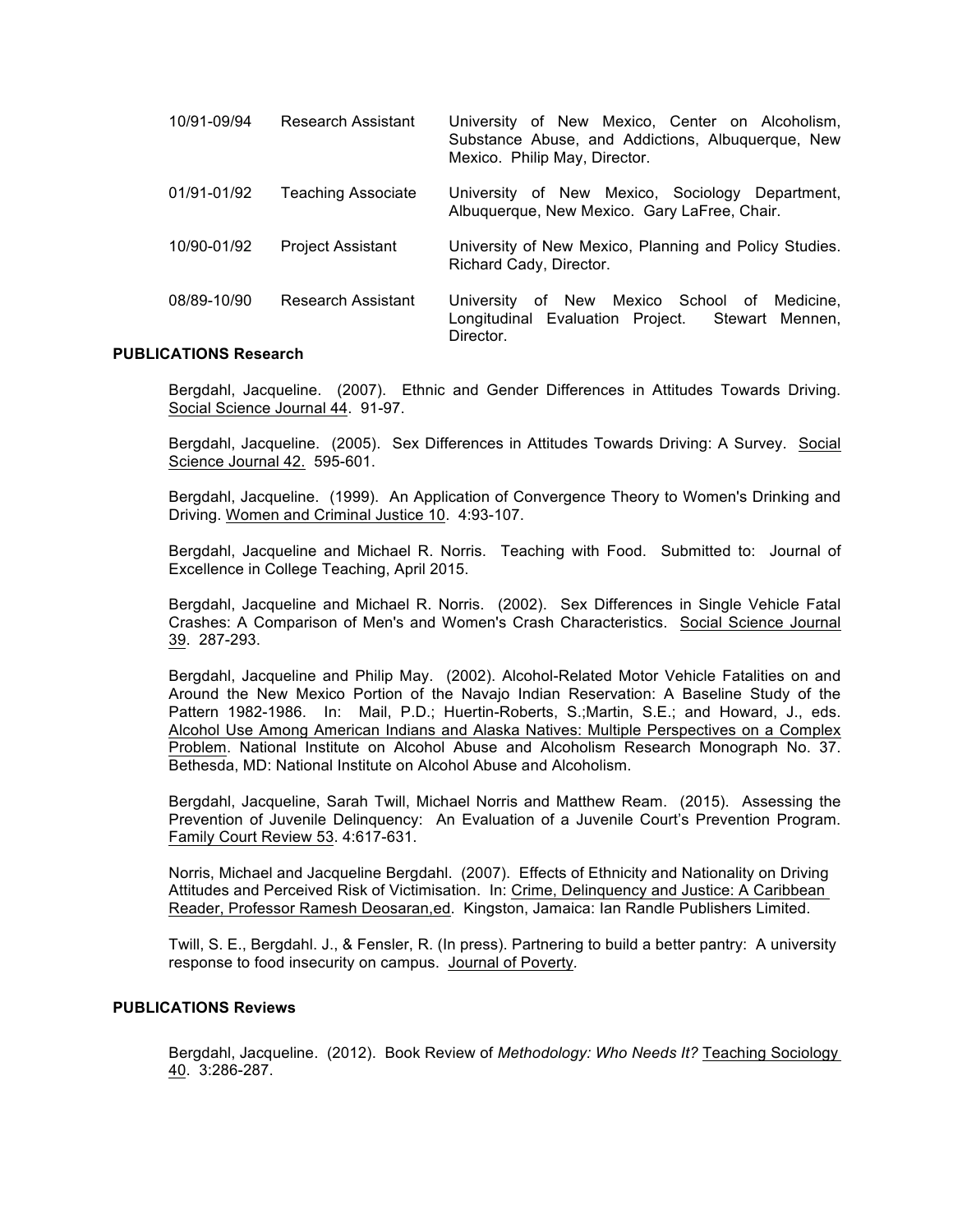Bergdahl, Jacqueline. (2010). Book Review of *Teaching Research Methods in the Social Sciences.* Teaching Sociology 38. 4:393-394.

Bergdahl, Jacqueline. (2009). Film review of *The American Ruling Class: A Dramatic Documentary Musical.* Teaching Sociology 37. 1:112-113.

Bergdahl, Jacqueline. (2007). Book review of James Crone, *How Can We Solve Our Social Problems?* (2007). Teaching Sociology 35. 4:378-9.

Bergdahl, Jacqueline. (2005). Book review of David Baronov, *Conceptual Foundation of Social Research (2004)*. Teaching Sociology 33. 2:235.

#### **PUBLICATIONS Other**

Bergdahl, Jacqueline (2014). Research Methods. Chapter in *Introduction to Sociology: A Collaborative Approach 4th edition.*

Bergdahl, Jacqueline. (2014). Gender and Food. Box in: Our Social World, 4<sup>th</sup> ed. Jeanne Ballantine and Keith Roberts, p. 315.

Bergdahl, Jacqueline. (2005). Guadalupe Mountains National Park Visitor Use Survey Results (1996-1997). In: The Guadalupe Mountains Symposium, Proceedings of the  $25<sup>th</sup>$  anniversary conference on research and resource management in Guadalupe Mountains National Park. National Park Service, U.S. Department of the Interior

#### **REPORTS**

"Non-Returning Student Interviews" reporting results of 40 interviews of Wright State University students who completed 2013-2014 year but did not return for Fall 2014. ABS 7100 students helped design and pretest instrument, conducted the interviews and I wrote the report. Done at the request of Dr. Joann Mawasha, Interim Director, Bolinga Center.

"Non-Returning Student Interviews" reporting results of 57 interviews of Wright State University students who completed 2012-2013 year but did not return for Fall 2013. ABS 7100 students helped design and pretest instrument, conducted the interviews and I wrote the report. Done at the request of Dr. Kimberly Barrett, Vice-President for Multicultural Affairs and Community Engagement.

#### **PRESENTATIONS**

"Voices of Experience: Teaching Research Methods and Statistics," organizer and presenter at North Central Sociological Association meeting in Cleveland, April 2015.

"Books That Help Us Teach," organizer and panel member at North Central Sociological Association meeting in Cleveland, April 2015.

"Drunk Driving" Alpha Kappa Delta Initiation at Wittenberg University. Invited Lecture, April 17, 2015.

Organizer and presenter for "Voice of Experience: Teaching Research Methods and Statistics." Teaching Section Panel at North Central Sociological Association, Cleveland, Ohio April 10-11, 2015.

Organizer and presenter for "Books That Help Us Teach." Teaching Section Panel at North Central Sociological Association, Cleveland, Ohio April 10-11, 2015.

Organizer and presenter for "Films and Documentaries for Teaching" workshop, North Central Sociological Association conference, Cincinnati, Ohio, April 2014.

"Ethical Eating: Consider the source, pickers, processors, cooks and servers" Invited lecture of Social Justice Committee of Unitarian Universalist Fellowship in Yellow Springs, Ohio, July 14, 2013.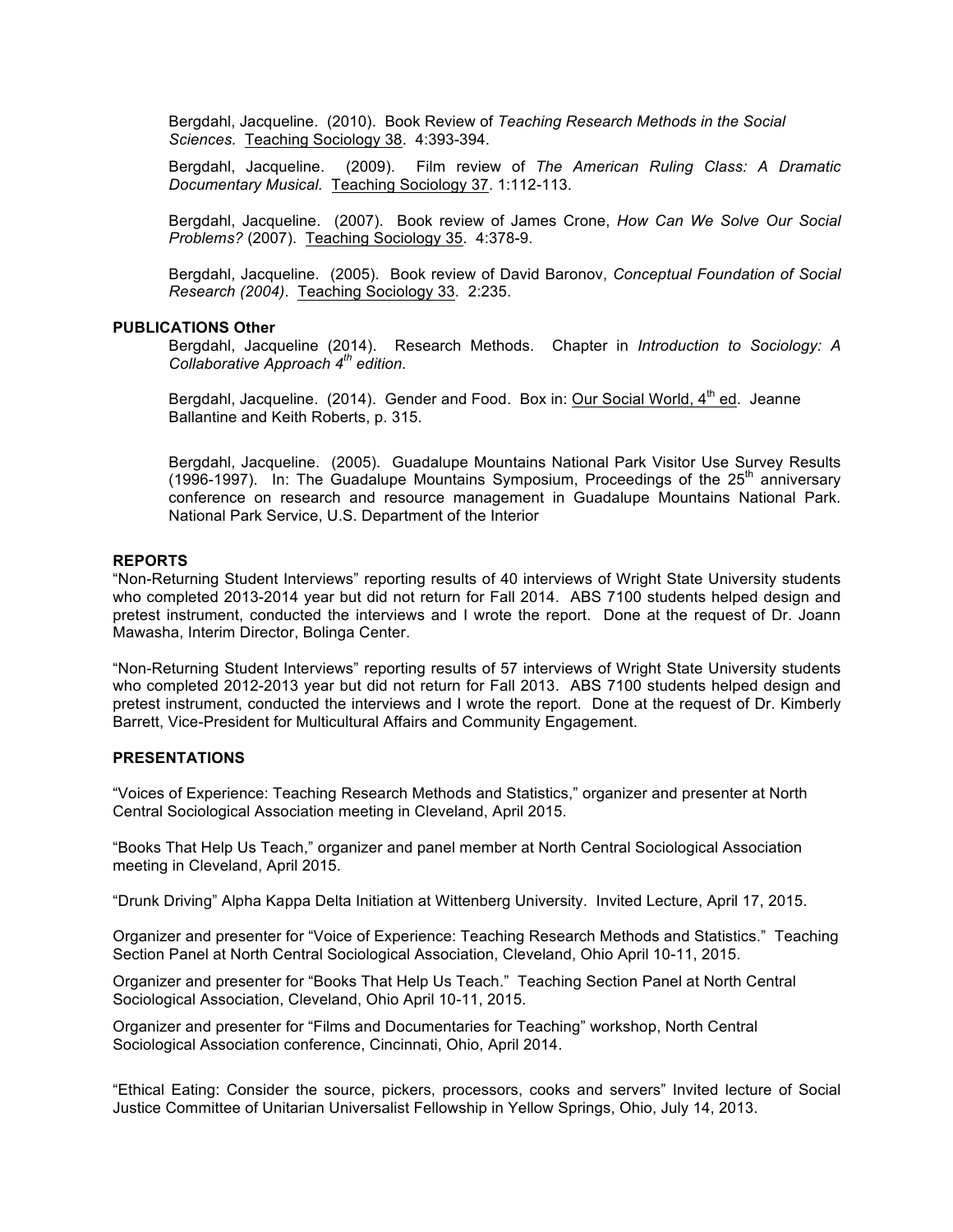"Two Assignments for Applying Theory to Film." Teaching Section presentation at North Central Sociological Association, April 4-7, 2013, Indianapolis, Indiana.

"Internet Gambling and College Students" Poster at Academy of Criminal Justice Sciences Research and Pictorial Showcase, March 19-23, 2013, Dallas, Texas.

"Why Eat That? An Introduction to the Sociology of Food." Alpha Kappa Delta Initiation at Wittenberg University. Invited Lecture, April 25, 2012.

Organizer of Teaching Idea Swap, "Tips for Creating New Courses", North Central Sociological Association conference, Pittsburgh, PA, April 2012.

"What Are We Eating: An Introduction to the Sociology of Food" Midwest FitFest Lecture, March 3, 2012.

"Social Class Effects on Driving Behavior" poster session at Academy of Criminal Justice Sciences conference, New York City, March 2012.

"Teaching Research Methods" in The Materials That Help Us Teach poster session organizer and presenter at joint Midwest Sociological Society and North Central Sociological Association, March 27- April 6, 2010, Chicago, Illinois.

"Ice-breaker for a statistics class with a math literacy twist" and panel organizer for "Teaching Research Methods and Statistics" at North Central Sociological Association meeting, April 16-18, 2009, Dearborn, Michigan.

"The State of Mentoring in the Miami University Sociology and Gerontology Department: A Brief Overview" presented at Sociology & Gerontology faculty meeting and at Ohio Academic Leadership Academy meeting, May 2008, Columbus, Ohio.

"Ice-breakers for Various Sociology Courses" In the Teaching Poster Session at the North Central Sociological Association, March 27-29, 2008, Cincinnati, Ohio.

"Teaching with Food" In The Practice of Teaching poster session at joint Midwest Sociological Society and North Central Sociological Association, April 5-7, 2007, Chicago, Illinois.

"Using Food to Teach". In session titled "What Works? Sharing Teaching Ideas" North Central Sociological Association, March 23-26, 2006, Indianapolis, Indiana.

"The Effects of Race and Gender on Evaluations of Writing Competence". In session titled "The Scholarship of Teaching and Learning" North Central Sociological Association, March 23-26, 2006, Indianapolis, Indiana.

"Gender and Driving: Attitudes and Behaviors of College Students in Kingston, Jamaica and Dayton, Ohio". Presented at 4<sup>th</sup> International Conference on Crime and Justice in the Caribbean in Trinidad & Tobago with Dr. Michael Norris, February, 2006.

"Risk Taking and Driving Behaviour" Presentation at the 3<sup>rd</sup> International Conference on Crime and Criminal Justice in the Caribbean, Kingston and Ocho Rios, Jamaica, February 2004.

"Race, Ethnicity and Risk Taking: Comparing American and Jamaican Student Attitudes Towards Driving" Fourth Annual Caribbean Conference on Crime and Criminal Justice, Trinidad, February 2006.

"Using Journals to Reduce Anxiety About Statistics" Showcase in the Teaching and Learning Section at American Sociological Association, Philadelphia, Pennsylvania, August 2005.

"Research Reports in Five Assignments" Presentation in The Practice of Teaching Poster Session at North Central Sociological Association, Pittsburgh, Pennsylvania, April 2005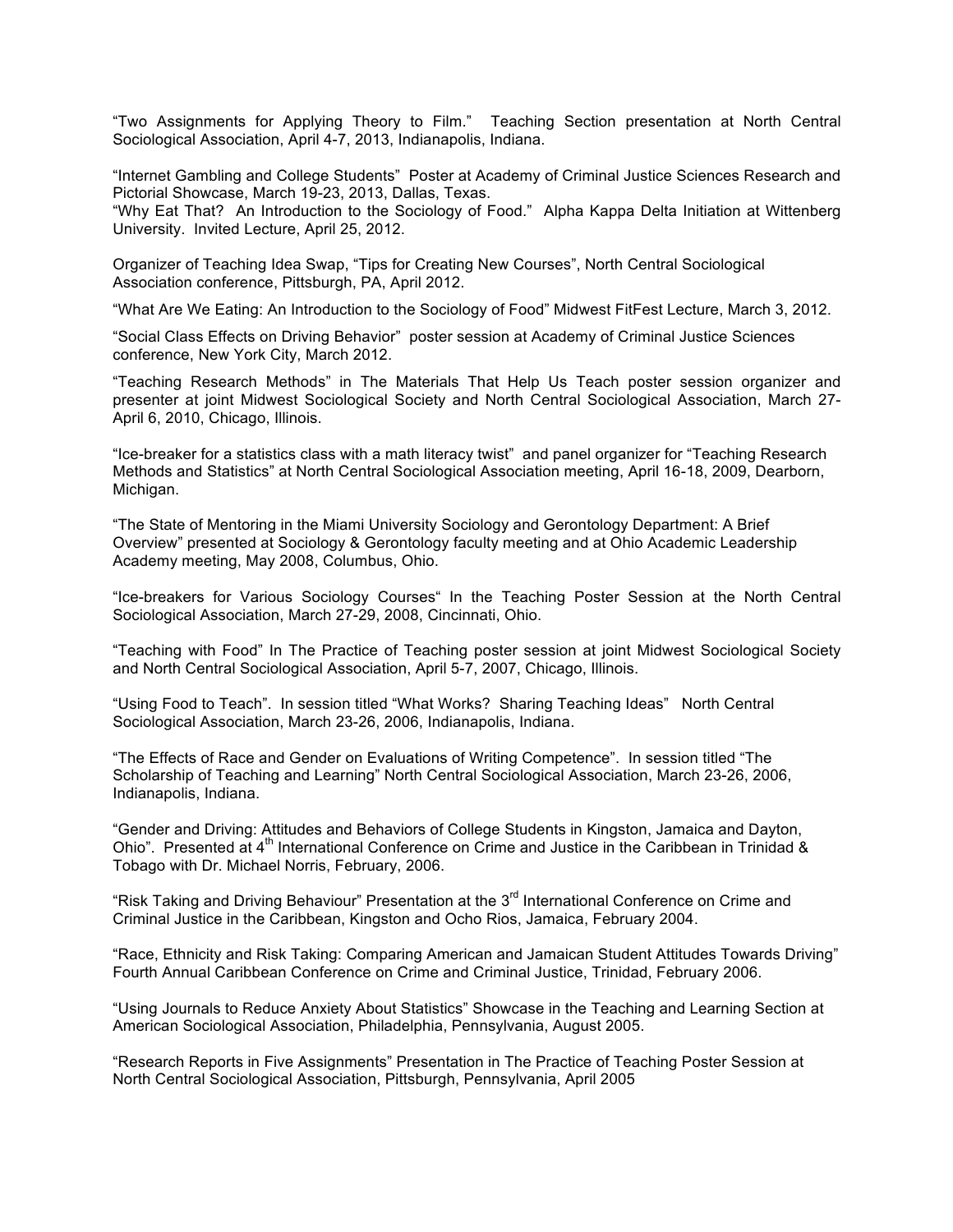"College Culture and Risk Taking: Student Attitudes on Driving in Jamaica and the U.S." Presentation at Academy of Criminal Justice Sciences Meeting in Chicago, Illinois, March 2005.

"Research Proposals in Five Assignments" Presentation in The Practice of Teaching Poster Session at North Central Sociological Association, Cleveland, Ohio, April 2004

"Gender Role Socialization and Driving Behavior: Comparing Attitudes of Hispanics and Anglos" Presentation at Academy of Criminal Justice Sciences Meeting in Las Vegas, Nevada, March 2004.

**"**Guadalupe Mountains National Park Visitor Survey 1996-1997," Presentation, Guadalupe Mountains National Park Research and Resource Management Symposium, Carlsbad, New Mexico, April 1998.

"An Application of Convergence Theory to Women's Drinking and Driving," Presentation, American Society of Criminology 1997 Annual Meeting, San Diego, California, November 1997.

"An Application of Convergence Theory to Women's Drinking and Driving," Presentation, Southwestern Sociological Association's 1997 Annual Meeting, March 1997.

"Convergence Theory," Presentation, Southwestern Sociological Association's 1995 Annual Meeting, March 1995.

"Preliminary Analysis of Men and Women Drivers Involved in Single Vehicle Fatal Crashes," Presentation, University of Texas at El Paso, February 1994.

"Pedestrian Accidents on I-10 in Dona Ana County, New Mexico," Presentation, Border Traffic Safety Conference in El Paso, November 1993.

"Some Historical and Social Problem Aspects of Drinking and Driving," Invited lecture, University of New Mexico, April 1992.

"Selected Indicators on Students at the University of New Mexico," Invited lecture, University of New Mexico, October 1992.

"Fatal Car Crashes on the New Mexico Navajo Reservation," at the New Mexico Traffic Safety Bureau's Annual Public Meeting, Albuquerque, New Mexico, November 1992.

#### **TEACHING**

I teach primarily research methods and statistics at the graduate and undergraduate level. I have taught a wide variety of classes, the number of times taught is in parentheses.

#### **Wright State University (2000 to 2015)**

Sociology

Introduction to and Application of Research Methods (25) Sociological Analysis (29) Sociology of Race & Ethnicity (9) Classical and Contemporary Theory (9) Introduction to Sociology (6) Juvenile Delinquency (6) Social Problems (6) Exploring Social Issues (1) Demography (1) Social Inequality (1) Social Organization (1) Applied Behavioral Science (ABS) Research Methods I (10)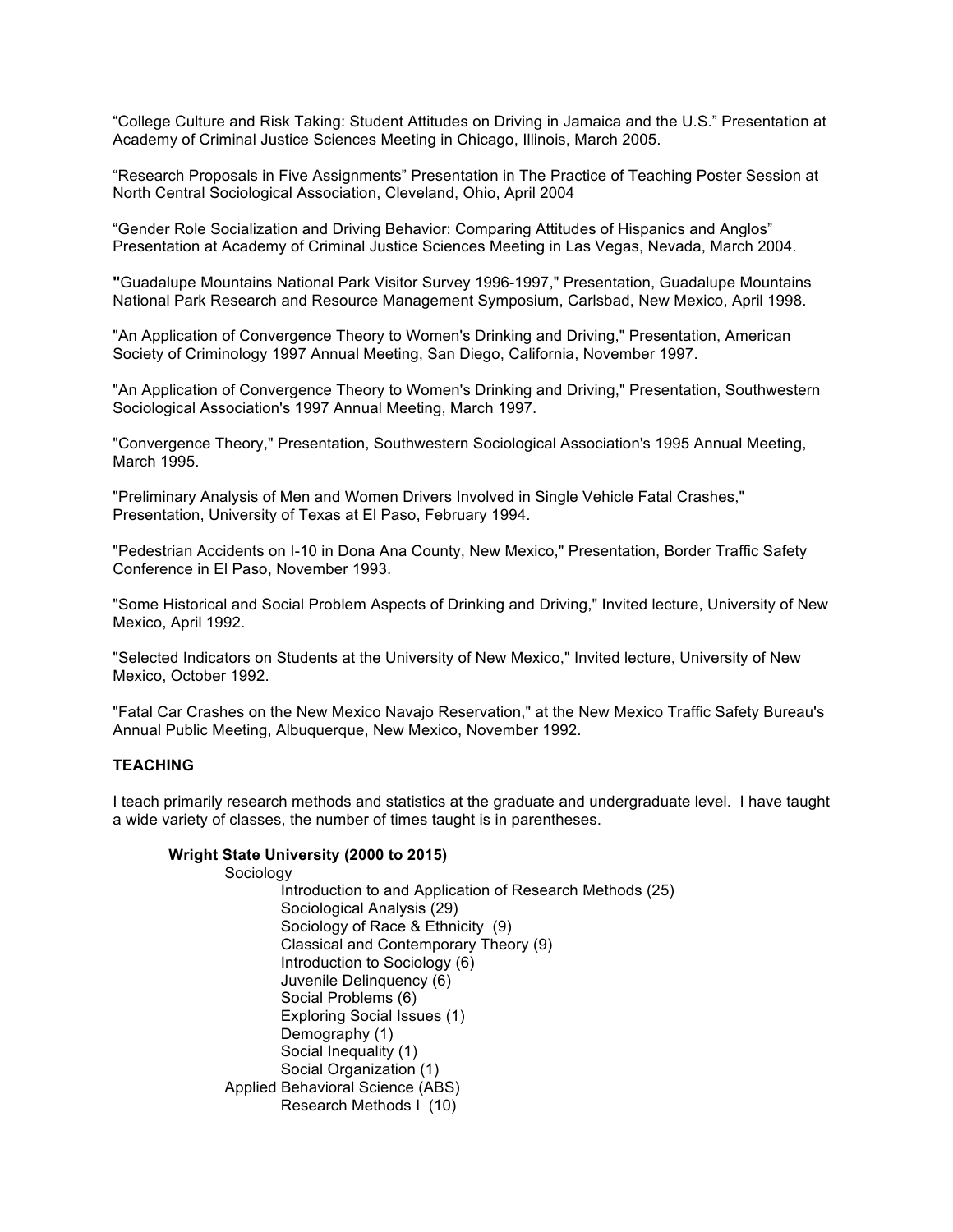Research Methods II (5) Theoretical Foundations (6) ABS Seminars Evaluation Research (3) Indexes and Scales (3) Violent Death (3) Car Crime (1) Suicide (1) Gender and Deviance (1) Visual Methods (1)

# **University of Indianapolis (2000) Marian College (2000)**

Research Methods (1) Criminology (1)

Social Problems (1) Sociological Theory (2) Marriage and Family (1)

#### **Indiana University-Purdue University Indianapolis (1999-2000)**

Introduction to Sociology (3) Marriage and Family (1)

# **University of Texas at El Paso (1994-1999)**

Measurement & Inference (9) Graduate:<br>
Research Methods (7) Gesearch Methods (4) Research Methods (7)<br>
Introduction to Sociology (5) The Research Methods (4)<br>
Evaluation Research (1) Introduction to Sociology (5) Complex Organizations (2) Applied Research (1) Medical Sociology (1)

# **University of New Mexico (1991-1992)**

Introduction to Social Statistics (3) Social Science Research Methods (1)

### **SERVICE**

| <b>University</b>                                                  | <b>Dates</b> |  |
|--------------------------------------------------------------------|--------------|--|
| <b>STEMMS Mentoring Circles Advisory Council,</b>                  |              |  |
| Secretary/Archivist Elect                                          | 2015-2016    |  |
| <b>Graduate Council Student Affairs Member</b>                     | Spring 2015  |  |
| <b>STEMMS Mentoring Circles Advisory Council,</b>                  |              |  |
| <b>Assessment Coordinator</b>                                      | 2014-2015    |  |
| <b>Graduate Council Member</b>                                     | 2014-2017    |  |
| Graduate Council Curriculum B Member                               | 2014-2015    |  |
| University Diversity Action Council                                | 2012-2015    |  |
| <b>LEADER</b> - Faculty Governance Representative                  | 2012-2015    |  |
| <b>Faculty Budget Priority Committee Member</b>                    | 2012-2013    |  |
| <b>VP MACE Search Committee</b>                                    | 2011-2012    |  |
| Project Leadership Team Diversity & Inclusion Initiative 2011-2012 |              |  |
| Benchmarking Committee Diversity & Inclusion Initiative 2011-2012  |              |  |
| <b>Faculty President</b>                                           | 2010-2011    |  |
| <b>Faculty Budget Priority Chair</b>                               | 2010-2011    |  |
| Assoc. Provost for Faculty & Staff Affairs Search Committee 2010   |              |  |
| Assoc. Provost for Undergraduate Studies Search Committee 2010     |              |  |
| <b>Faculty President Elect</b>                                     | 2009-2010    |  |
| Quadrennial Review, Co-Chair                                       | 2009-2010    |  |
| <b>Building &amp; Grounds Member</b>                               | 2009-2010    |  |
| <b>Graduate Council Faculty Alternate</b>                          | 2008-2009    |  |
| <b>Faculty Senator</b>                                             | 2007-2009    |  |
| <b>Faculty Senator</b>                                             | 2013-2014    |  |